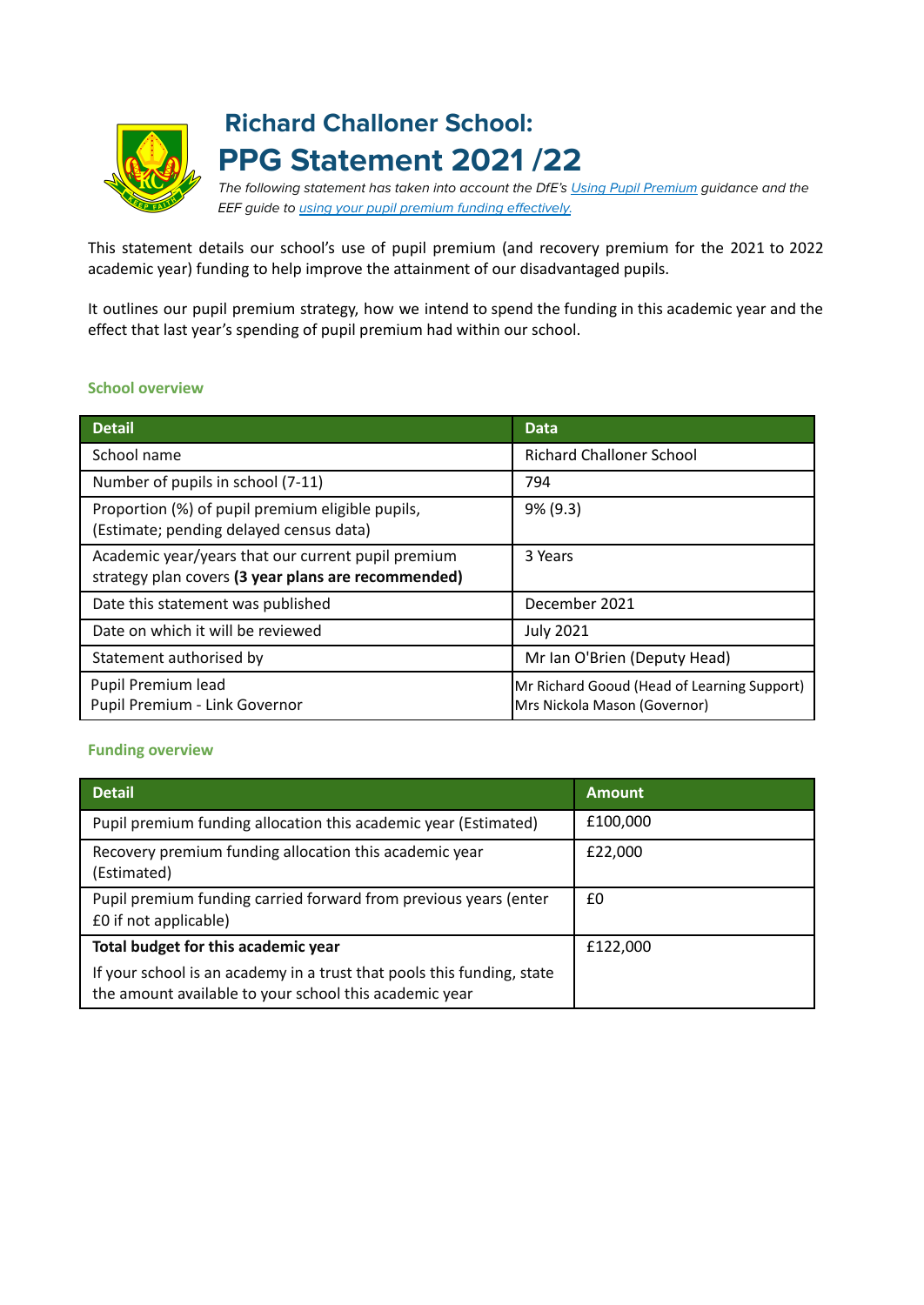### **Part A: Pupil premium strategy plan**

#### **Statement of intent**

The children that are on the pupil premium (PPG), as all our children, come from many different backgrounds and circumstances. We have children whose parents have special needs, that are in single parent families, some have parents who are separated or divorced, some are carers unable to work or may not be able to work for other reasons.

All these and other factors can have an impact on a family's financial situation and the government deem these children as being disadvantaged and vulnerable to underachieving in comparison to their peers. At Richard Challoner we recognise that not all students who are eligible for free school meals are disadvantaged and not all students who are disadvantaged or vulnerable are eligible or registered for free school meals. We look at each case individually and respond to each particular need.

At Richard Challoner we are committed to ensuring the progress, achievement and well-being of all our pupils. All staff are committed to ensuring disadvantaged students are given the same opportunities as their peers through a high quality educational experience which is designed to meet individual learning needs. We recognise it is important that high expectations, great teaching and learning and excellent pastoral care will ensure all pupils, including disadvantaged pupils, reach their full potential irrespective of background or need.

The key priority of the strategy is to raise attainment and ensure disadvantaged pupils make the progress that they are capable of and close the gap in attainment and progress with non-disadvantaged pupils nationally. At Richard Challoner School we recognise and respect that there is no one size fits all solution to ensuring successful outcomes for our disadvantaged students and strive to know our children and their families and aim to meet their needs. We have identified this year's key aims to support all those students eligible for PPG.

Our approach will be responsive to common challenges and individual needs, rooted in robust diagnostic assessment, not assumptions about the impact of disadvantage. The approaches we have adopted complement each other to help pupils excel. To ensure they are effective we will:

- To provide *Quality First Teaching* for all students and to ensure those eligible for PPG are in line with the progress of their non PPG peers nationally.
- **● To use available resources to ensure we are targeting support to individuals both pastorally and academically where there is a need. This involves;**
	- *o 1)Identifying, 2)Targeting, 3)Supporting, 4)Reviewing*
- **● To ensure school wide aspirations for all learners encourage learners to understand that individual achievement is attainable for all, no matter the starting point.**
- **● To provide all students with an ambitious, broad and balanced curriculum during their time at the school and to provide the relevant information, advice and guidance to students in order for them to be able to make informed decisions at key transition points in their school life.**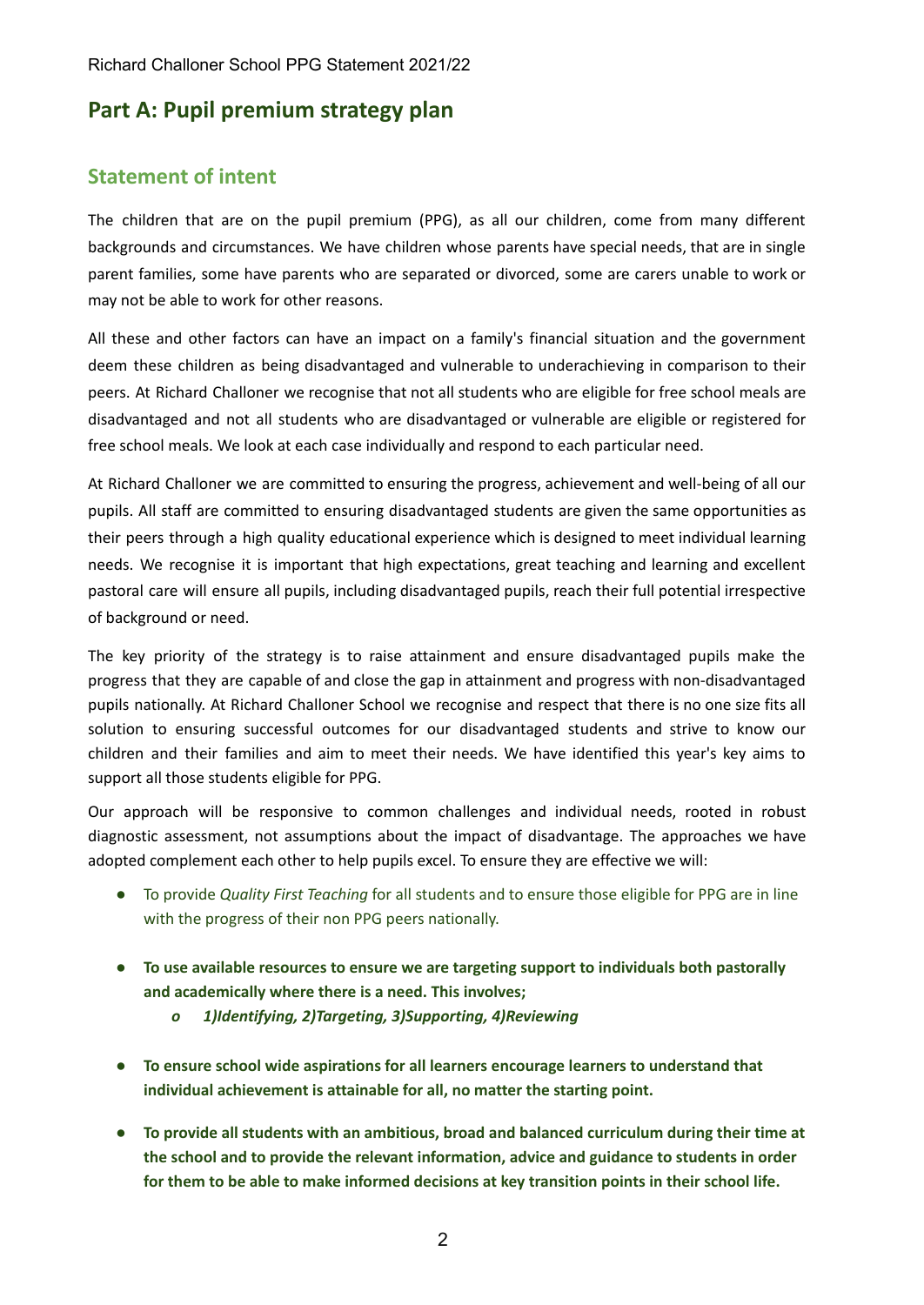### **Challenges**

This details the key challenges to attainment that we have identified among our disadvantaged students.

| <b>Challenge number</b> | <b>Detail of challenge</b>                                                   |
|-------------------------|------------------------------------------------------------------------------|
|                         | <b>Academic Barriers</b>                                                     |
| A                       | Lower levels of literacy and numeracy on entry for disadvantaged<br>students |
| B                       | Aspirational deficit                                                         |
| С                       | Learning environment outside school                                          |
| າ                       | <b>Additional Barriers</b>                                                   |
| Α                       | A significant percentage of our disadvantaged students are also SEND         |
| В                       | Continuing Impact of COVID-19                                                |

### **Intended outcomes**

This explains the outcomes we are aiming for **by the end of our current strategy plan**, and how we will measure whether they have been achieved.

| <b>Intended outcome</b>                                                                                                                                | <b>Success criteria</b>                                                                                                                                                                                                                                                                     |
|--------------------------------------------------------------------------------------------------------------------------------------------------------|---------------------------------------------------------------------------------------------------------------------------------------------------------------------------------------------------------------------------------------------------------------------------------------------|
| Progress of PP students to<br>be in line with the<br>progress of their non PP<br>peers nationally and<br>where possible to close<br>the in school gap. | Progress 8 score for PP students to exceed or match non PP students<br>nationally and to narrow the within school gap.                                                                                                                                                                      |
|                                                                                                                                                        | Whilst national figures have not been available for the last two years, we<br>have used 4Matrix to track attainment and progress. This shows an A8<br>score of 48.2 and P8 score of +0.38 for the 2020/21 cohort and an A8<br>score of 56.9 and a P8 score of +0.75 for the 2019/20 cohort. |
| High aspirations whilst in<br>school and beyond                                                                                                        | Outcomes for PP students in year 11 or sixth form allow students to<br>access appropriate courses and provisions.                                                                                                                                                                           |
|                                                                                                                                                        | According to the latest figures from the DfE 99% of our 2019 school<br>leavers stayed in education and employment for at least two terms after<br>key stage 4.                                                                                                                              |
|                                                                                                                                                        | This compares with 96% of students locally and 94% for England as a<br>whole.                                                                                                                                                                                                               |
|                                                                                                                                                        | 100% of the PP cohort of 2020/21 remain in education with 45% of the<br>students attending the school 6th form and the remaining 55% in local<br>colleges following appropriate courses after the right information, advice<br>and guidance.                                                |
| Improved and sustained<br>well-being and                                                                                                               | Provision in place to support the positive engagement of PP students<br>where appropriate.                                                                                                                                                                                                  |
| engagement.                                                                                                                                            | ATL data analysed on a half termly basis is overwhelmingly positive.                                                                                                                                                                                                                        |
|                                                                                                                                                        | We know that attendance at school is consistently high and above local<br>and national averages. Where attendance does drop our dedicated<br>pastoral assistant will liaise with families and provide support for the                                                                       |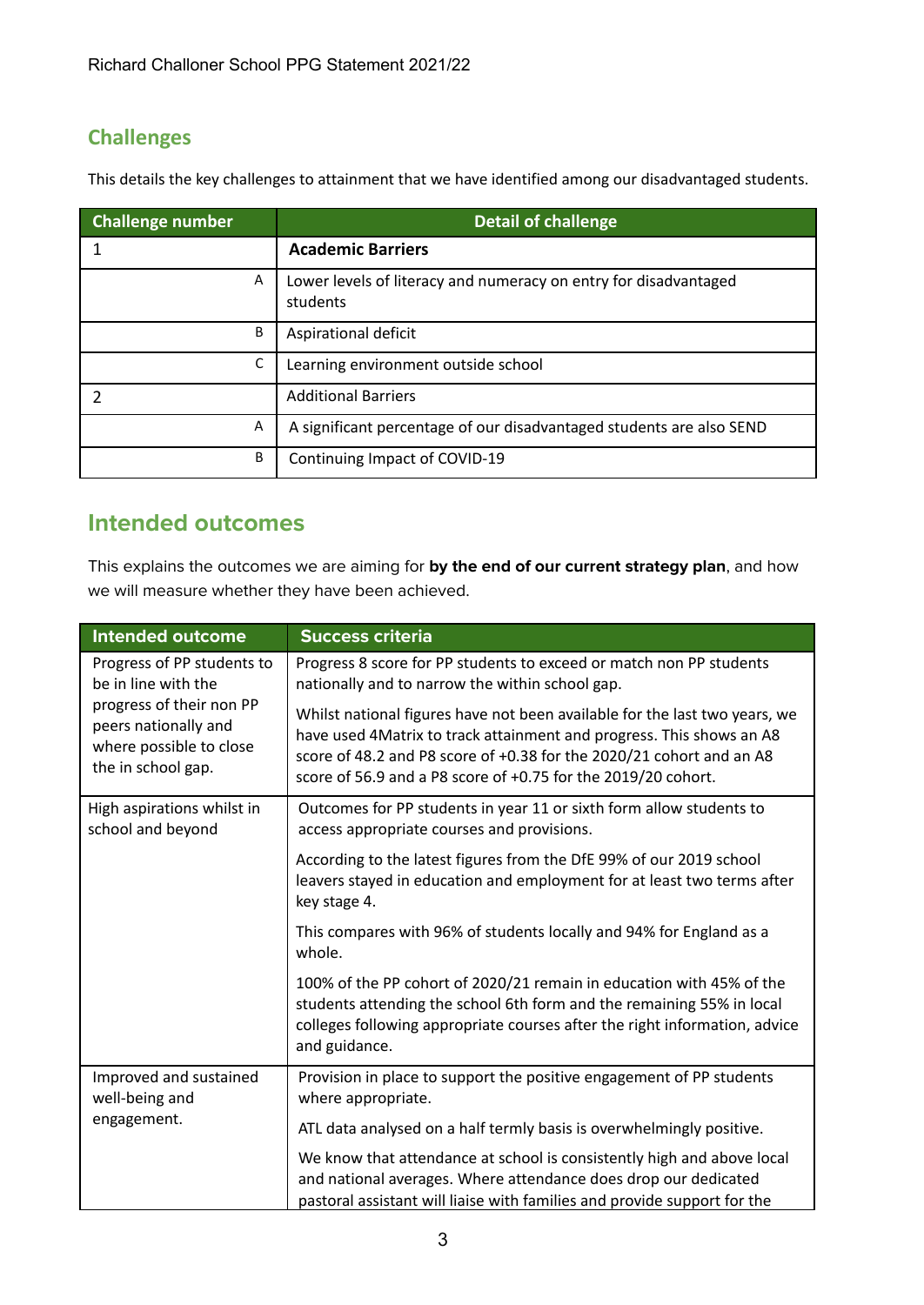|                                                | students when they are back in school. Where necessary home visits are<br>organised by the pastoral team.                                                                                                           |
|------------------------------------------------|---------------------------------------------------------------------------------------------------------------------------------------------------------------------------------------------------------------------|
| Minimise the long terms<br>effects of Covid-19 | Catch up and support in place from January 2022 to ensure effective<br>academic support to mitigate against the continuing negative effects of<br>COVID and the academic gaps that have occurred for some students. |
|                                                | We will continue to offer financial support and wellbeing support to<br>those students who are identified as having a need.                                                                                         |

# **Activity in this academic year**

This details how we intend to spend our pupil premium (and recovery premium funding) **this academic year** to address the challenges listed above.

### **Teaching (for example, CPD, recruitment and retention)**

#### Budgeted cost: **£100,000**

| <b>Activity</b>                                                                                  | <b>Evidence that supports this approach</b>                                                                                                                                                                                                                                                                                                                                                                        | <b>Challenge</b><br>number(s)<br>addressed |
|--------------------------------------------------------------------------------------------------|--------------------------------------------------------------------------------------------------------------------------------------------------------------------------------------------------------------------------------------------------------------------------------------------------------------------------------------------------------------------------------------------------------------------|--------------------------------------------|
| Smaller classes for children with low<br>prior attainment with extra LSA<br>support.             | Consistently high outcomes in terms of<br>attainment and progress for all students at<br>key stage 4 and beyond.                                                                                                                                                                                                                                                                                                   | 1A, 1C, 2A, 2B                             |
| Appropriate curriculum<br>arrangements for those PP students<br>who on entry to the school would | Two Transition classes for students who<br>would be vulnerable as they move between<br>the primary and secondary phase.                                                                                                                                                                                                                                                                                            | 1A, 1B, 1C, 2A,<br>2B                      |
| benefit from a more supportive<br>curriculum.                                                    | This model has been held up as an example<br>of outstanding practice and is frequently<br>visited by staff from other schools to show<br>its impact.                                                                                                                                                                                                                                                               |                                            |
| Use of online literacy assessments<br>to screen all students at key stage 3                      | Twice yearly online assessments used to<br>identify students in need of support and to<br>look at the impact of any interventions.                                                                                                                                                                                                                                                                                 | 1A, 2A, 2B                                 |
|                                                                                                  | Use of lexia power up, paired reading<br>program from January 2022.                                                                                                                                                                                                                                                                                                                                                |                                            |
| NFER cognitive assessments on<br>entry to Year 7.                                                | NFER cognitive assessments have been used<br>as a diagnostic tool for many years at<br>Richard Challoner. With the current<br>uncertainty of key stage 2 attainment,<br>having a nationally established test that<br>does not depend on the effects of COVID at<br>different schools has allowed us to ensure<br>that we are able to identify need and have a<br>consistent baseline to track progress<br>against. | 1A, 1C, 2A, 2B                             |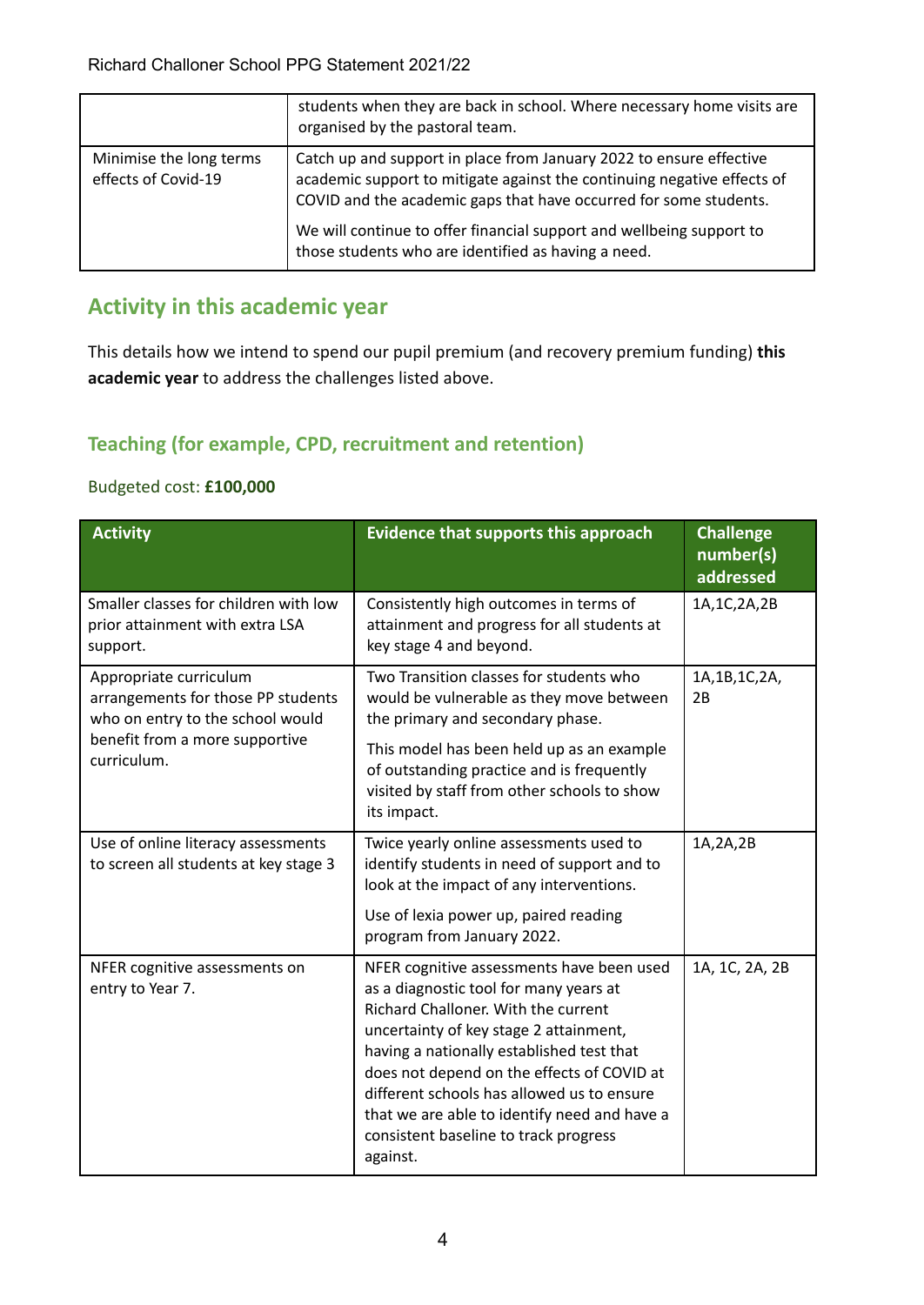| Effective intervention tracking using<br>Provision Map | Provision Map is being used to track<br>provisions and interventions for all students<br>(including PP). This allows us to review the<br>effectiveness of support that has been put<br>in place and allows us to track this support<br>more effectively over time. This system has<br>been rolled out for the last academic year.<br>Reviews to take place termly and to be<br>facilitated by the Learning Support<br>Department. | 1A, 1B, 1C, 2A,<br>2B |
|--------------------------------------------------------|-----------------------------------------------------------------------------------------------------------------------------------------------------------------------------------------------------------------------------------------------------------------------------------------------------------------------------------------------------------------------------------------------------------------------------------|-----------------------|
|--------------------------------------------------------|-----------------------------------------------------------------------------------------------------------------------------------------------------------------------------------------------------------------------------------------------------------------------------------------------------------------------------------------------------------------------------------------------------------------------------------|-----------------------|

## **Targeted academic support (for example, tutoring, one-to-one support structured interventions)**

| <b>Activity</b>                                                                                                         | <b>Evidence that supports this</b><br>approach                                                                                                                                                                                                                                                                                                                                                                  | <b>Challenge</b><br>number(s)<br>addressed |
|-------------------------------------------------------------------------------------------------------------------------|-----------------------------------------------------------------------------------------------------------------------------------------------------------------------------------------------------------------------------------------------------------------------------------------------------------------------------------------------------------------------------------------------------------------|--------------------------------------------|
| Access to Year 7 Camp.                                                                                                  | Students benefit from the sense of inclusion as<br>part of this 4 night residential trip towards the<br>end of year 7, forming memories and friendships<br>that often last beyond their time at school. In<br>addition, this is often the first time away from<br>home for many PPG students, giving them a<br>wonderfully enriching experience, building on<br>long-term relationships with Teachers and LSAs. | 1B, 1C                                     |
| Pastoral support assistant to<br>monitor attendance and<br>intervene on behalf of year<br>leaders.                      | An indispensable aspect of the pastoral team.<br>Our pastoral support assistant is now directly<br>monitoring attendance and punctually, acting on<br>issues the moment they arise and following up<br>with clear actions. This takes the pressure of<br>Year Leaders enabling them to be more<br>effective. offering greater support and response<br>across the pastoral team.                                 | 1A, 2B, 1C, 2B                             |
| Access to financial support for<br>curiculum equipment.                                                                 | Students continue to benefit from financial<br>support when and if it is required.                                                                                                                                                                                                                                                                                                                              | 1A, 2B, 1C, 2B                             |
| Access to financial support for<br>Uniform, PE & Games Kit.                                                             | Students continue to benefit from financial<br>support when and if it is required.                                                                                                                                                                                                                                                                                                                              | 1A, 2B, 1C, 2B                             |
| Targeted intervention given to<br>those boys who appear to<br>have a widening gap in ability.<br>Especially in Reading. | As a follow on from the baseline test, support<br>can now be put in place for those felt most in<br>need, with programs such as Lexia Power up,<br>once identified they can be placed on this<br>literacy program to help bridge the gap in time<br>for their GCSEs.                                                                                                                                            | 1A, 2B, 1C, 2B                             |
| Access to financial support for<br>the iPad Scheme.                                                                     | Students continue to benefit from financial<br>support when and if it is required.                                                                                                                                                                                                                                                                                                                              | 1A, 2B, 1C, 2B                             |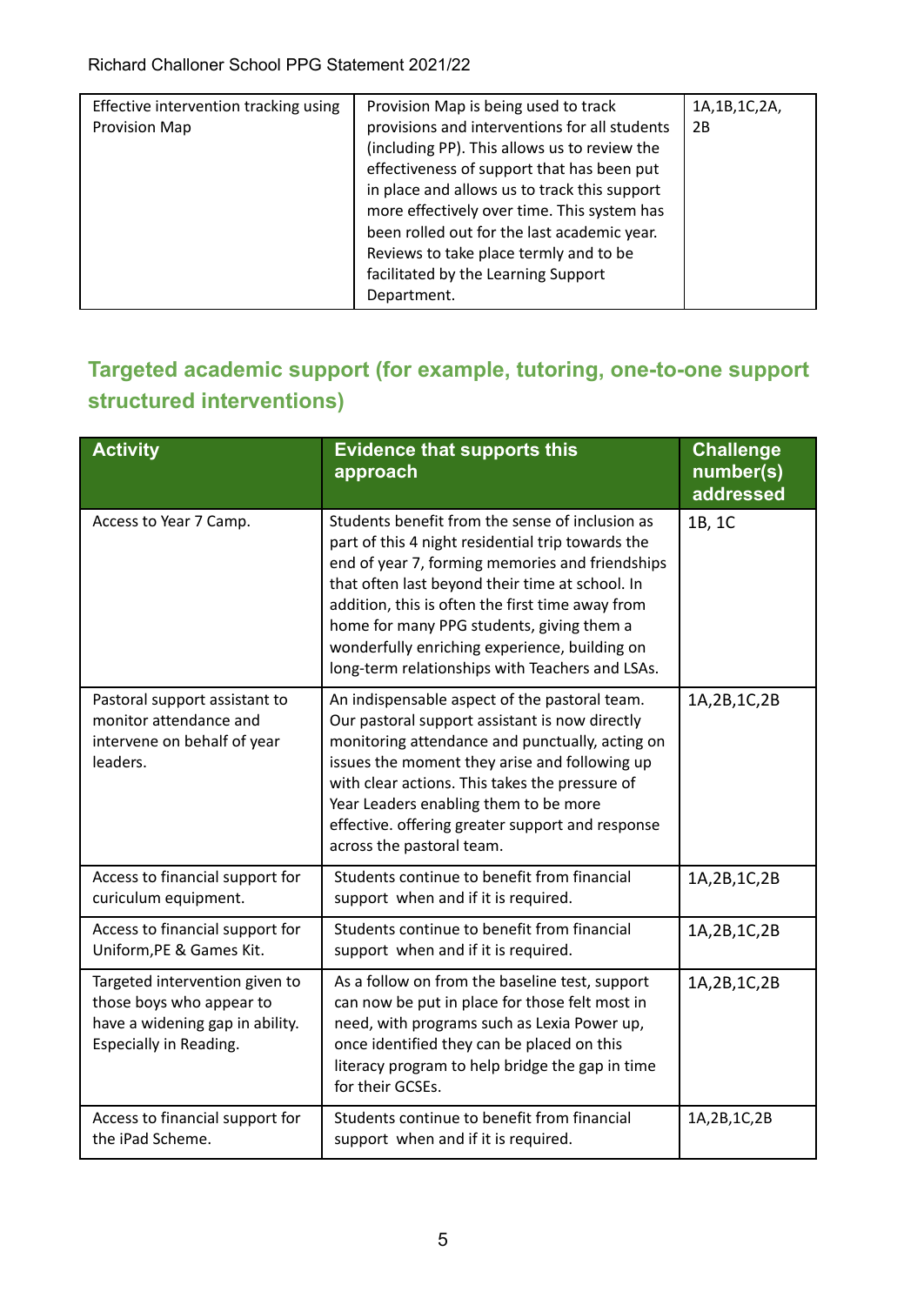| 1:1 Tutoring intervention in<br>response to the global<br>pandemic           | Students identified by English and Maths<br>departments in the autumn term of 2021 as<br>having significant gaps in their learning due<br>covid disruption. Key staff identified to begin<br>1:1 program by February 2022. PPG students<br>are prioritised in this process. | 1A, 2B         |
|------------------------------------------------------------------------------|-----------------------------------------------------------------------------------------------------------------------------------------------------------------------------------------------------------------------------------------------------------------------------|----------------|
| 1:1 Pastoral Catch up with<br>Pastoral Support Assistant for<br>PPG students | Pastoral support assistant to meet with<br>students/parents who we deem have not<br>directly benefited from headline interventions<br>as a result of the PPG scheme.                                                                                                        | 1A, 2B, 1C, 2B |

### **Wider strategies (for example, related to attendance, behaviour, wellbeing)**

| <b>Activity</b>                       | Evidence that supports this approach                                                                                                                                                                                                                                         | <b>Challenge</b><br>number(s)<br>addressed |
|---------------------------------------|------------------------------------------------------------------------------------------------------------------------------------------------------------------------------------------------------------------------------------------------------------------------------|--------------------------------------------|
| Working with parents.                 | School Clinical Psychologist to work directly with<br>individual parents where appropriate.                                                                                                                                                                                  | 1B, 1C, 2A, 2B                             |
|                                       | School to provide additional support to parents<br>through evening presentations by external<br>practitioners e.g. Academic year 2021/22<br>'Practical ideas for happier living' 6 week rolling<br>program throughout the academic year.                                     |                                            |
| CP/EP Support                         | EPS service to support with the supervision of<br>our 3 ELSA trained staff, offering emotional<br>literacy support to all students with priority for<br>PPG/SEND.                                                                                                            | 1B, 2A, 2B                                 |
|                                       | Direct work with students and parents as and<br>when required.                                                                                                                                                                                                               |                                            |
| <b>Carers Advice for all students</b> | All PPG students will continue to have prioritised<br>access to careers advice from year 9.                                                                                                                                                                                  | 1B, 2B                                     |
| Duke of Edinburgh Support             | Financial support offered to PPG students to<br>participate in the Duke of Edinburgh scheme.                                                                                                                                                                                 | 1B,1C                                      |
|                                       | This includes registration with the scheme and<br>support for equipment for the expedition phase<br>of the program. Participation in DofE widens the<br>perspectives and aspirations of all students but<br>PPG students will particularly benefit from this<br>opportunity. |                                            |
|                                       | DofE Coordinator to meet with PPG students in<br>year 10 to outline what support is available and<br>the advantages in participating in the scheme.                                                                                                                          |                                            |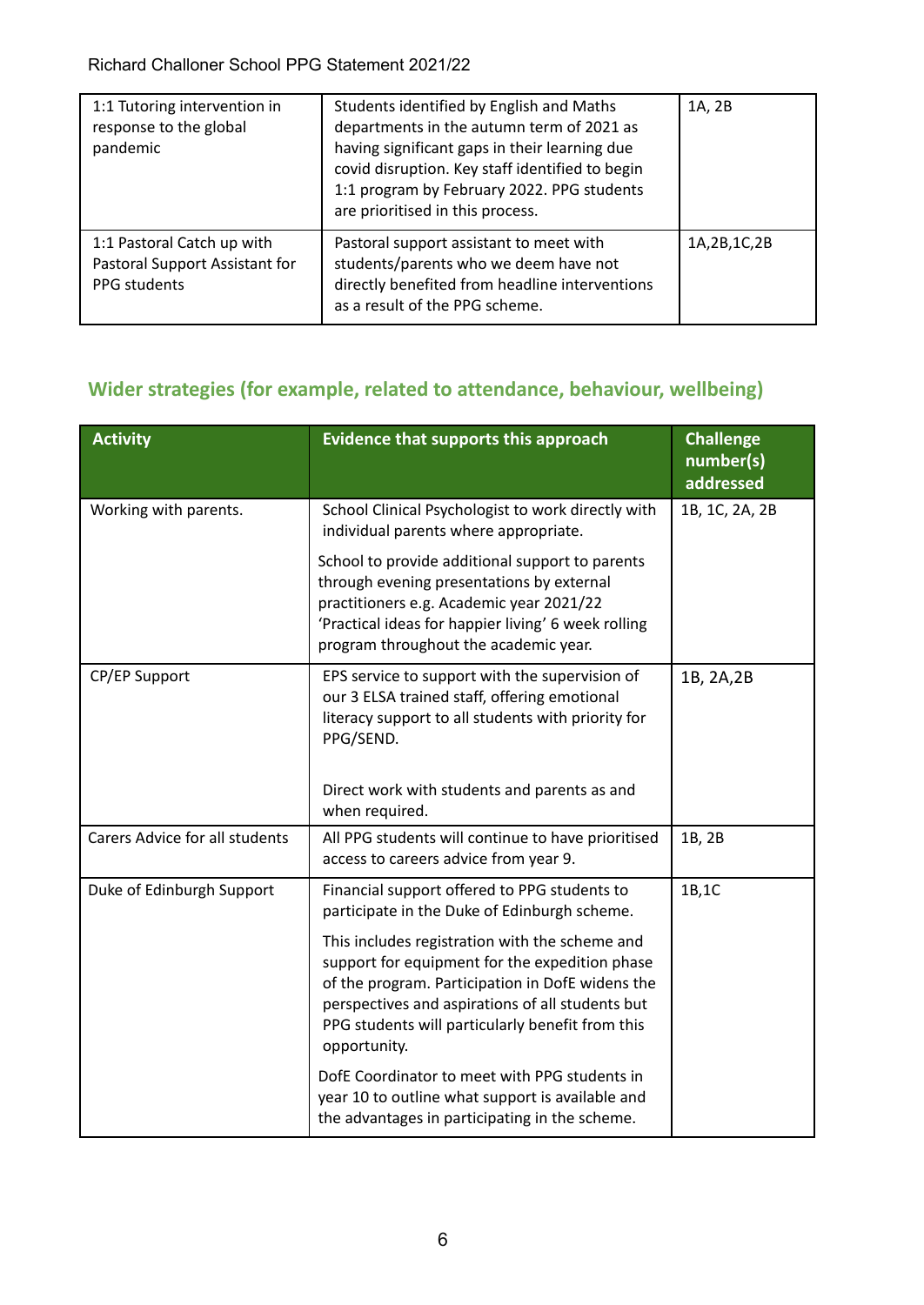**Total budgeted cost: £120,000.00 (inc Covid Catch up fund)**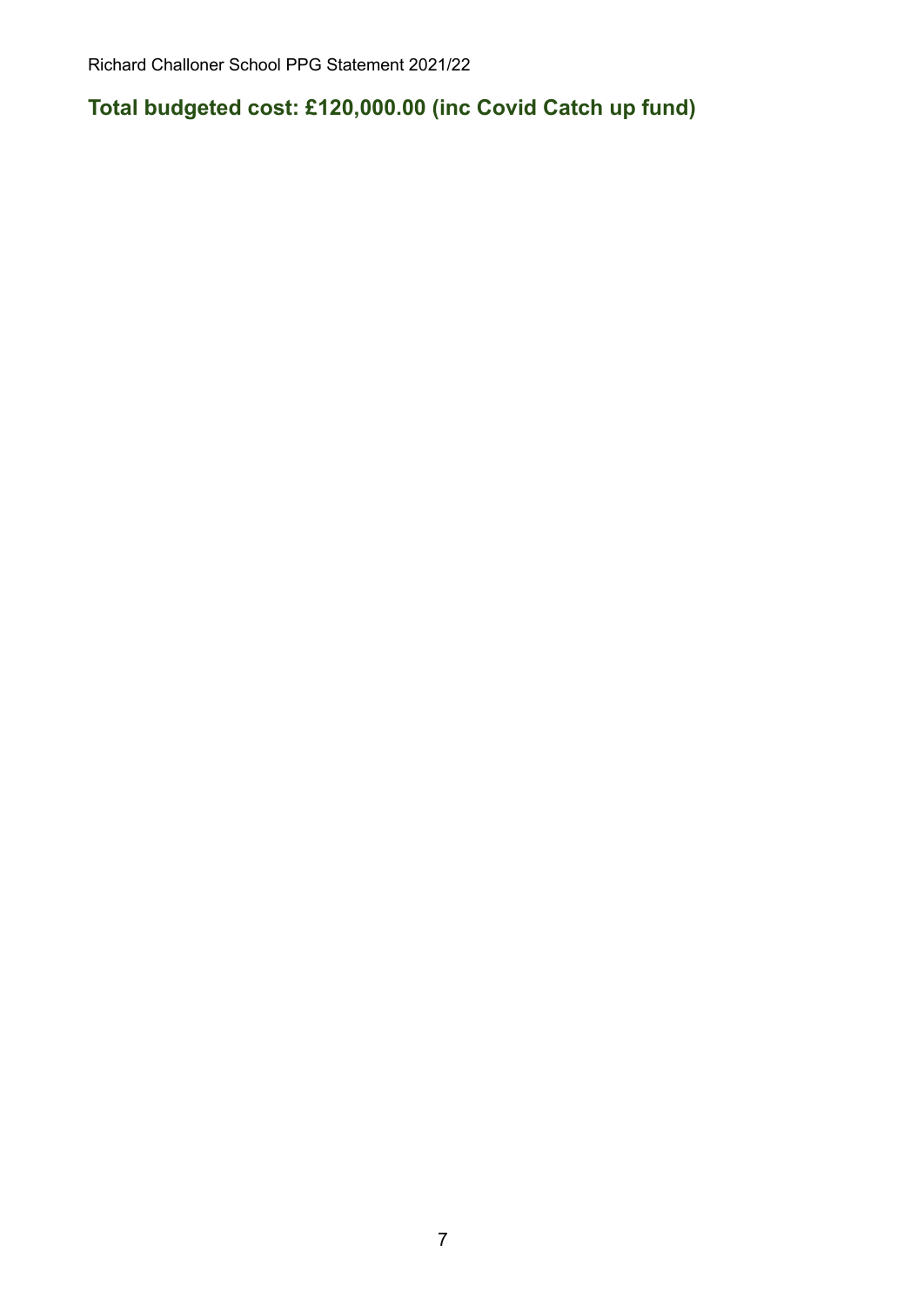# **Part B: Review of outcomes in the previous academic year**

### **Pupil premium strategy outcomes**

This details the impact that our pupil premium activity had on pupils in the 2020 to 2021 academic year.

Year 11 cohort obtained centre assessed grades which makes it difficult to compare their performance with those of other students nationally. However, our own internal analysis using 4Matrix has provided us with the following information.

- PPG Students obtained a progress 8 score of +0.38 for the 20 students in the cohort (0.00 for all students nationally in 2019)
- 85% of these students were entered for the EBacc with 40% of them achieving a standard pass with this performance measure (to put this in context in 2019, when the last national data was available, the non PPG cohort in England had 40% of students entered for the EBacc, with 25% of them achieving a standard pass)

As evidenced in schools across the country, partial closure was even more detrimental to our disadvantaged pupils, and they were not able to benefit from our pupil premium funded improvements to teaching and targeted interventions to the degree that we intended. The impact was mitigated by our resolution to maintain a high quality curriculum, including during periods of partial closure, the use of live lessons on Zoom and further online resources through Showbie and Show My Homework, which was facilitated through our iPad scheme. Where students were struggling to access online learning they were able to access our key worker provision in school, if they chose to do so. Our pastoral support assistant kept in contact with all our high profile families.

We also provided these families with food parcels each week which were donated by the wider school community, and collated and distributed by school staff.

Attendance for PPG students during 2020/21 was 93.4% (96.0% for all students) against a target of 98%. This compares very favourably with previous cohorts. The use of lesson by lesson registration during lockdown virtual lessons, combined with support from our pastoral team, meant that attendance remained high throughout.

100% of the PP cohort of 2020/21 remain in education with 45% of the students attending the school 6th form and the remaining 55% in local colleges following appropriate courses after the right information, advice and guidance.

The whole school focus since the return to school since September has been about reintegrating all students to both their academic curriculum and the wider curriculum as a whole. We have encouraged departments to focus on current learning, and to use as many assessment strategies as possible to gauge any loss in learning. This has been coupled with ensuring that there have been as many opportunities as possible for all students to engage in the wider curriculum including sporting fixtures, music concerts, house competitions and drama productions. We feel that this approach has allowed